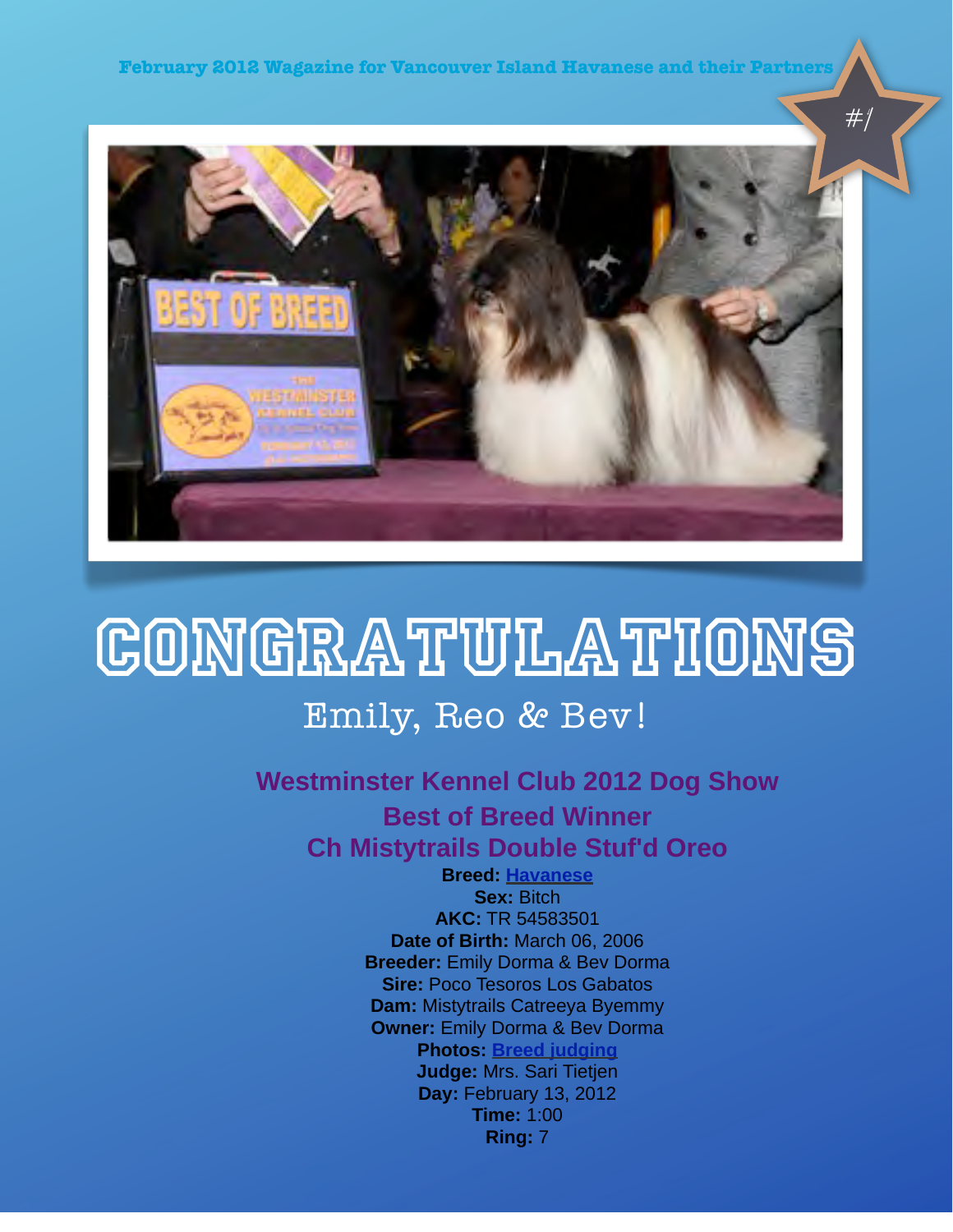### Earlier this year in The Cowichan News Leader



**Cobble Hill home to a world-class show dog** By Ashley Degraaf - Cowichan News Leader Published: **January 10, 2012** 

Cobble Hill's Emily Dorma's got the Cesar Millan touch.

That's how Dorma's mom Bev describes her daughter's way with dogs.

The 16-year-old recently took top spot in one of the world's largest dog shows, the Eukanuba Nationals in Orlando, Florida.

The invitation-only competition took place Dec. 17/18.

"The number one male and number one female Havanese are invited to attend," Bev explained. "She was competing against champion and grand champion top dogs from across North America."

Dorma's Havanese pooch Reo suited up against 25 other females.

"She won best female Havanese and she now qualifies to go to Westminster and apparently to Crufts (dog show) in England," Bev explained.

Bragging rights are not a new thing to Dorma and sixyear-old Reo.

"She's brought Reo to be number one female in Canada two years in a row now," Bev said.

The younger Dorma's been showing dogs since she was six-years-old.

"She has connection with dogs sort of like Cesar Millan," Bev said. "You can stick any dog with her and she just automatically speaks the same language as the dog. She can get the dog to do whatever she wants."

She's showed many different types of dogs too, including English mastiffs and American Cockers, Afgans and Boston Terriers.

"I have shown many breed of dogs… I love them all," Dorma says on her website. "We are all here for the same reason...because we all love dogs, and to have fun."

Dorma writes a column for Dogs in Canada called "Just Juniors."

The mom-daughter duo have also combined their experience for their breeding business Misty Trails Havanese.



Dorma's currently preparing for her next gigs, including the show in Westminster as well as the Kennel Club of England's Crufts competition.

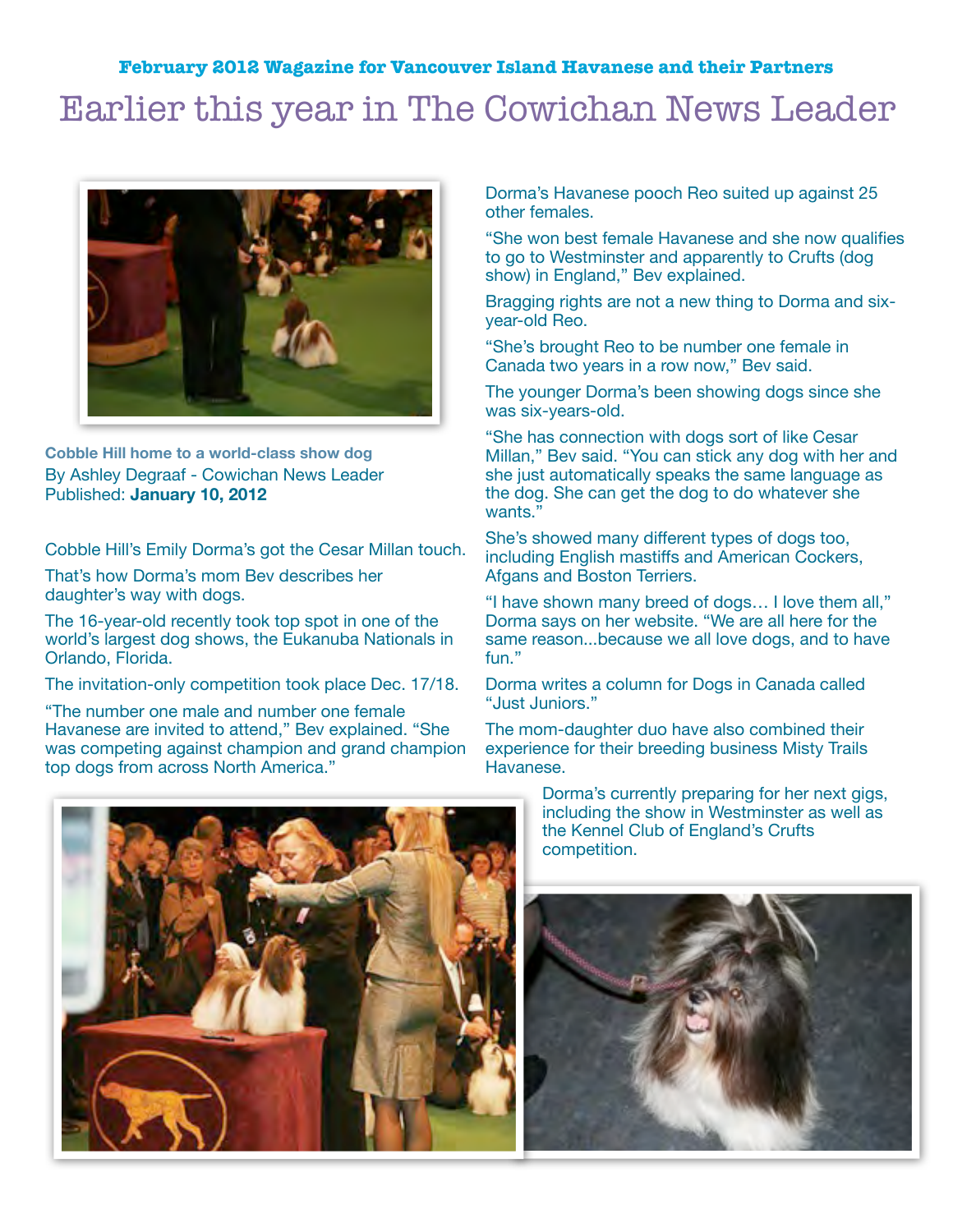## Victoria Times Colonist



#### **February 15th, 2012**

A Vancouver Island dog has been named Best of Breed at the prestigious 136th annual Westminster Kennel Club Dog Show in New York City.

Judges at Madison Square Garden awarded Best of Breed to Mistytrails Double Stuf'd Oreo, or Reo for short, a nearly six-year-old Havanese toy dog from Cobble





Hill, owned by Bev Dorma and her 15-year-old daughter Emily. Reo earned the title Monday by beating out 21 other Havanese from around the world. For her

owners it was the fulfillment of a long-time dream.

"Now we can come home knowing we won Westminster," Bev said in a telephone interview from New York. "We came down and the hope was to win, but we never thought we would."

The Westminster Kennel Club's annual dog show was first held in 1877. According to the

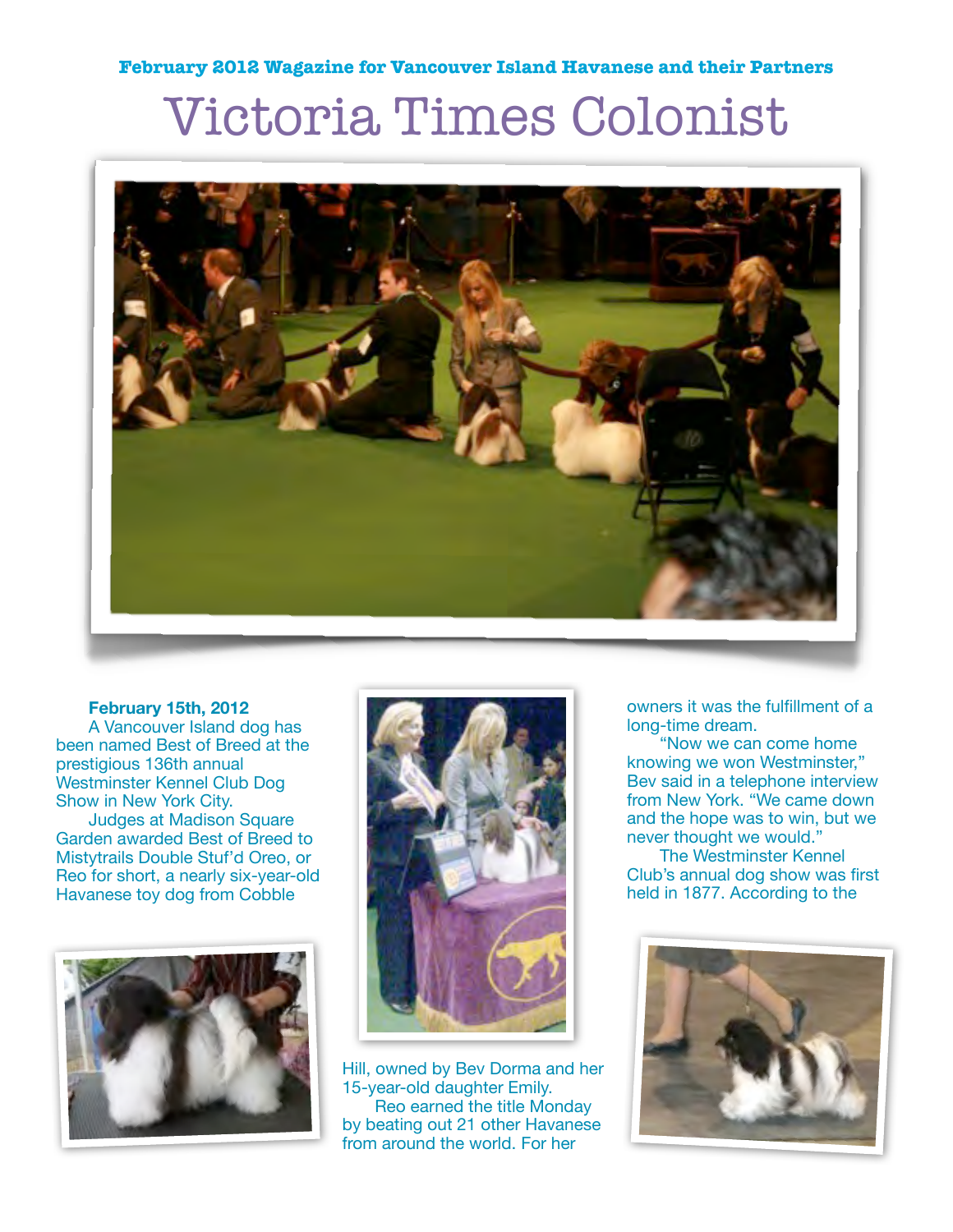club, that makes the event the second-longest continuously held sporting event in the U.S., behind only the Kentucky Derby.

It's a show open only to champions — dogs that have won enough conformation shows, where dogs are evaluated on how closely they approach the breed's written standards. At Westminster this year, 2,000 dogs representing 185 breeds went on show to be judged in three pools: Best of Breed, Best of Group and the coveted Best of Show.

Bev said the Havanese is a relatively new breed, having been recognized by kennel clubs in Canada only 10

years ago. It's known for its good nature, non-allergenic with seniors. don't get any There were 18 dogs in the Havanese Ring. Seventeen were Grand Champions.

award for Best of Group, which in Reo's case is toy dogs.

Bev said that result didn't surprise her because it was generally conceded a Pekingese or an Affenpinscher would take the prize. A Pekingese, Palacegarden Malachy, came first in the toy group and an Affenpinscher, Banana Joe V. Tani Kazari, came second.

"That's OK," said Bev. "To win what we won was a huge honour and so we are ecstatic."

Emily, a Grade 10 student at Frances Kelsey Secondary School in Mill Bay, said in the weeks before leaving home "everybody" said they

didn't stand a chance of winning anything at Westminster. But she said she never felt nervous or intimidated. And Reo took the entire affair with characteristic cool.

> "It was just another show for her," Emily said.







"Grandparents

a breed

hair and popularity

"You

better than Havanese," said Bev.

love them

because they don't have to put them away when the kids come over."

She breeds the dogs at her kennel operation in Cobble Hill, Misty Trails Havanese. Daughter Emily has also been working with dogs for years, training, grooming and showing them, and the two have formed a close team.

Emily also has two other dogs another Havanese, named Eddie, just starting to show, and an English Mastiff (her favourite breed) named Thumbelina, a Canadian champion.

Ultimately at Westminster, Reo didn't advance beyond her breed category. She was not granted an





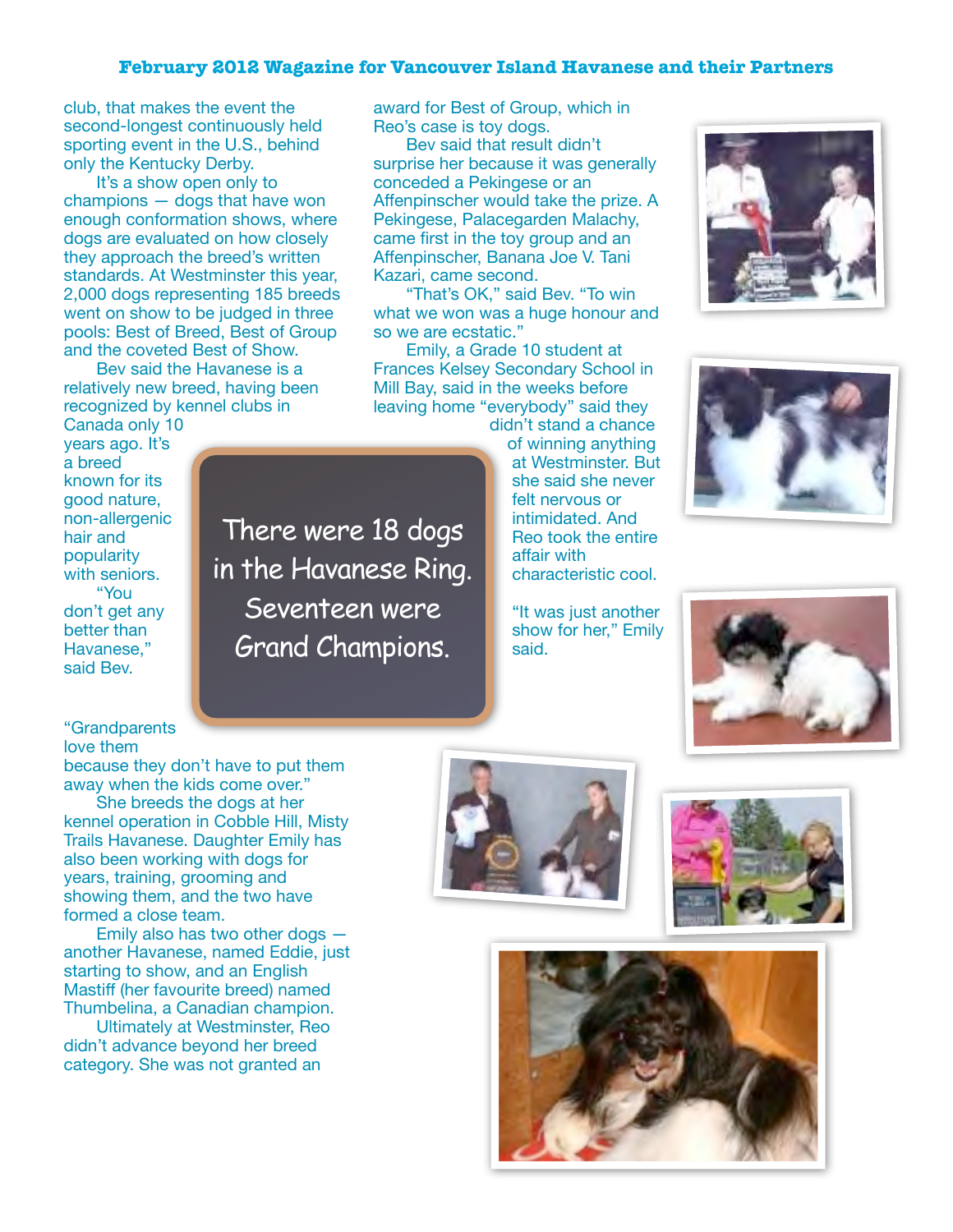## Cowichan News Leader

**Cobble Hill dog beats out all comers in prestigious show**

By John McKinley - Cowichan News Leader Published: **February 15, 2012** 

In a dog's life there is no bigger stage.

But it only took Reo one shot to prove she belonged

For Emily Dorma's five-year-old Havanese, holding her head high is simply a matter of good breeding. But she may be holding it a little higher this morning.

The Cobble Hill show dog was honoured as best in breed during the prestigious Westminster Kennel Club show in New York city — the most high-profile dog show in the world.

Reo, or Mistytrails Double Stuf'D Oreo, as she is more formally known, took top spot after a Monday afternoon showing where she wowed the judge at the Madison Square Garden event, broadcast on national TV.

Dorma, a 16-year-old Frances Kelsey student is a [rising star](http://www.cowichannewsleader.com/news/137015983.html) in dog show circles. She qualified for Westminster last year and owns Reo along with her mom, Bev Dorma.

The News Leader Pictorial is attempting to track them down for an interview.

Billed as America's first and only [champions only dog show,](http://www.westminsterkennelclub.org/) entry in the Westminster show is limited to

2,000 of the world's best show dogs.

First held in 1877, it is America's second-longest continuously held sporting event, behind only the Kentucky Derby.

The Havanese is the National Dog of Cuba, described as beloved as a friendly, playful, alert and intelligent Toy dog with a mischievous expression.





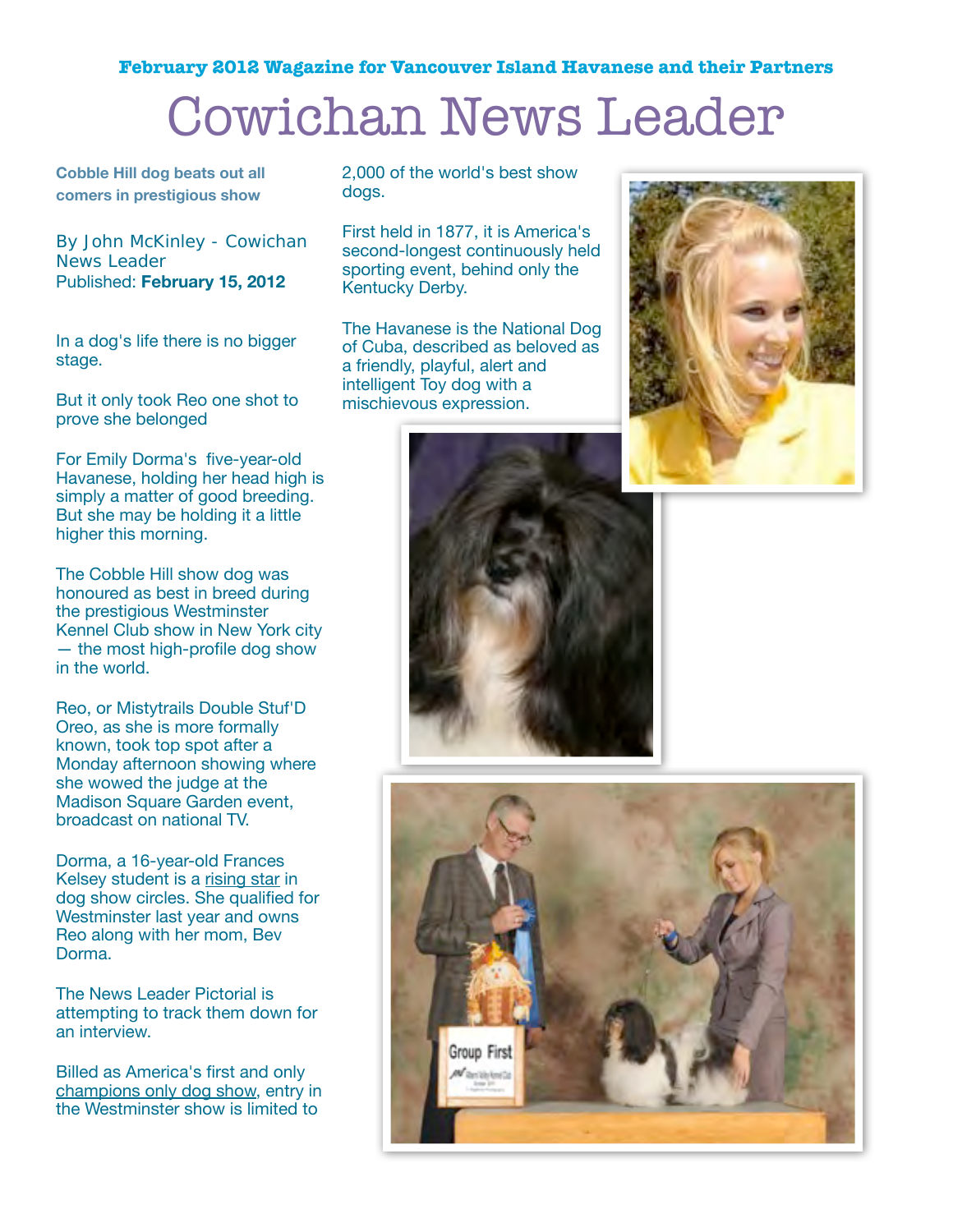## Cowichan Valley Citizen

**Top Dog: Havanese Takes prestigious Show Title BY KEVIN ROTHBAUER, CITIZEN** FEBRUARY 17, 2012

A Cobble Hill canine has been dubbed the best of its kind in the world.

Eukanuba National Championship, where Reo was similarly honoured. Westminster, however, is a step above that. Only the top five dogs from each breed are invited.

"It's as high as you can get," said Bev.

Dogs go through three stages at



Reo - short for Mistytrails Double Stuf 'd Oreo - a Havanese owned by 15-year-old Emily Dorma, received the Best of Breed award at the prestigious Westminster Kennel Club Dog Show in New York City.

Reo beat out 17 other dogs, all grand champions in their own right, for the honour.

Both Emily and her mom, Bev, who joined her for the trip, were thrilled with the result.

"It was amazing," said Emily, a student at Frances Kelsey Secondary School. "It was shocking. I wasn't expecting that."

It was the Dormas' first visit to the Westminster, which boasts 136 years of history. In December, they made their first trip to the

the Westminster: Best of Breed, Best of Group, and Best of Show. Best of Group - toy dogs, in Reo's case - went to a Pekingese named Palacegarden Malachy, who also went on to win Best of Show.

Emily takes care of all the hands-on work with Reo, overseen by Bev, who has raised the dogs for all of Emily's life.

"We have worked together, mother and daughter for 15 years," said Bev. "Emily does almost everything now; she does the grooming, training and showing and makes breeding decisions very selectively with me."

The trip to New York provided some opportunities for the Dormas to be tourists. Bev and Emily went to two musicals - Spider Man and

Rock of Ages - visited Times Square and the Ripley's Believe It Or Not Museum, and made a trip to Macy's, where they picked up some show suits for Emily. The handler's appearance and personality is vital at dog shows, said Bev.

"Emily has great poise in the ring,"

she explained. "Her timing is perfect, and she watches the judge to know what she may be looking for and when."

The Westminster was Reo's last show, having reached the pinnacle of her field.

"She's retiring," said Bev.

"Where can she go from here? She's at the top."

The Dormas have six Havanese: three male and three female. Emily will now focus on showing Eddie, a Havanese who is ranked first in Canada. Eddie is "corded," meaning his fur is all neatly braided.

"Emily has spent hours and hours cording his coat," said Bev. "It's all in dreadlocks."

Emily has also showed an English Mastiff named Thumbelina, another Canadian champion.

The Havanese - originally bred in Cuba, as its name would suggest is a relatively new breed, having received recognition from Canadian kennel clubs just 10 years ago.

Due to its size, hypoallergenic qualities and temperament, it is catching on rapidly.

"It is becoming a very popular breed," said Bev.

The Dormas do breed the dogs, but raise them in the kitchen, and not in kennels. Based on the results, they appear to be doing things right including showing the dogs.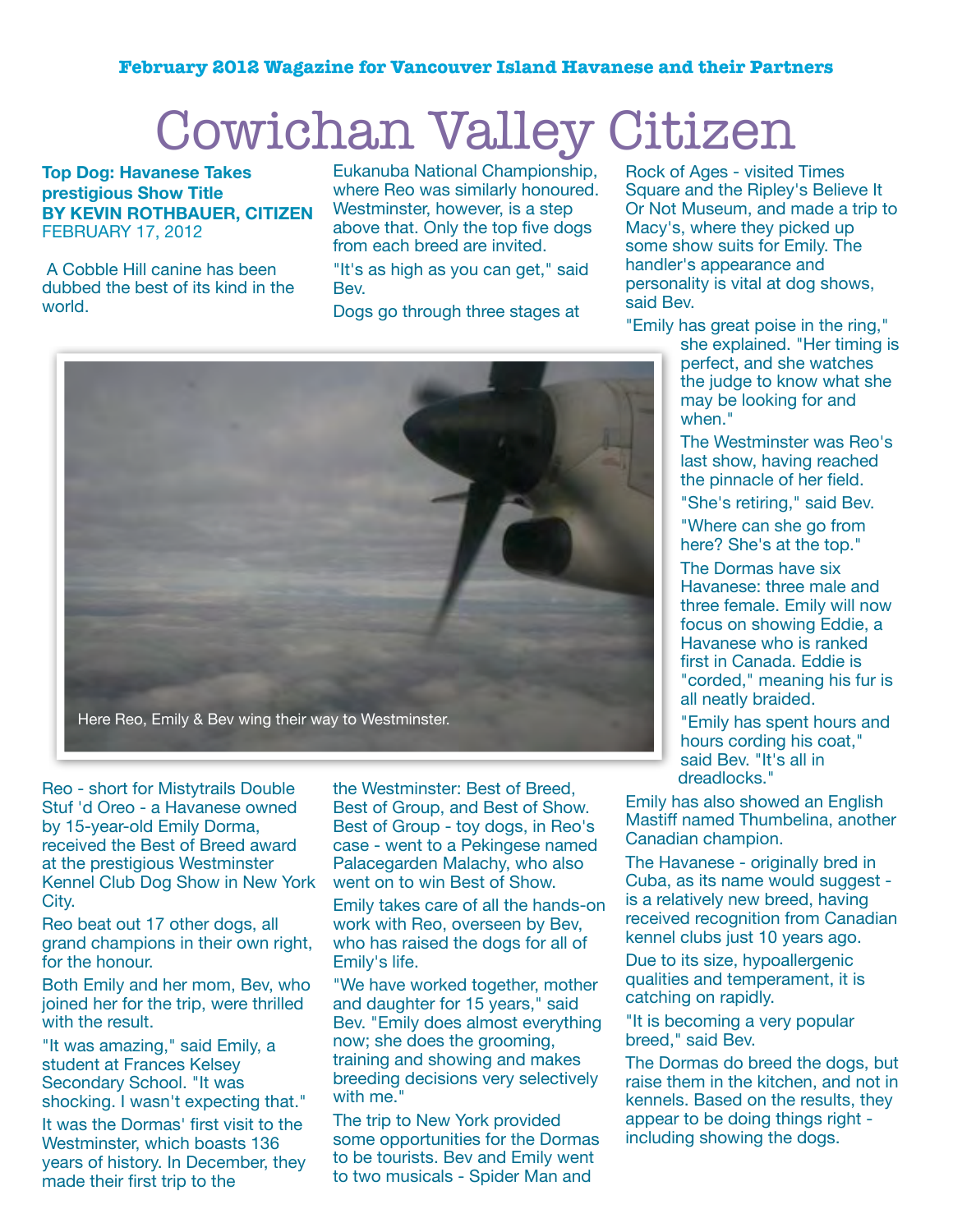"We do shows to keep the breeds to their original standard and what they are bred for. Havanese are to be approximately 10 to 12 pounds and without showing they would be six to 30 pounds and lose their original look and temperament," she said.

"They would not be structurally sound and would not be able to do the jobs they were bred to do. So, winning this means we breed to standard."

![](_page_6_Picture_3.jpeg)

![](_page_6_Picture_4.jpeg)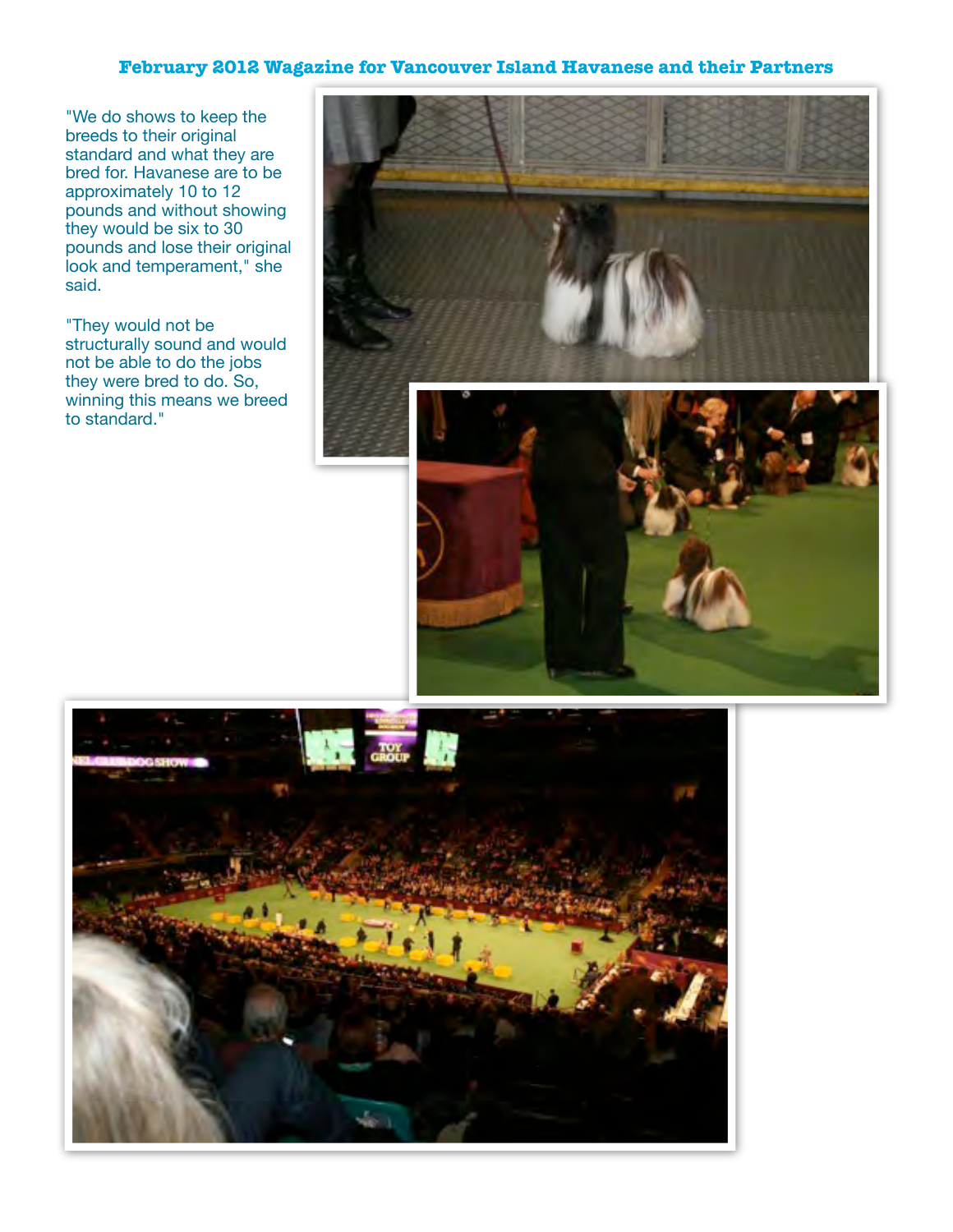## Cowichan News Leader

**Sestminster Kennel Club success? Blame it on Reo**

By Ann Anderson - Cowichan News

**Leader** 

### Published: **February 17, 2012**

A diminutive Cobble Hill dog had a huge win earlier this week at the prestigious Westminster Kennel club show in New York city.

And owner Emily Dorma who showed her is over the moon.

Emily, 16, and her six-year-old [Havanese dog](http://en.wikipedia.org/wiki/Havanese) Reo [won best in](http://www.cowichannewsleader.com/news/139369338.html)  [breed d](http://www.cowichannewsleader.com/news/139369338.html)uring the world-famous international show in the Big Apple. The Westminster show is the most high-profile dog show in the world.

Reo, or Mistytrails Double Stuf'D Oreo, as she is more formally known, was judged Monday top Havanese at the annual Madison Square Garden event that was broadcast on national TV.

"It was awesome and New York was draining," said a tired Emily from Vancouver Wednesday as she prepared for another show this weekend.

"Reo is a good dog and she's my pet first," said the Frances Kelsey Grade 10 student.

"It was our first time there, and we were up against 18 grand champions from around the world," said Emily's mom Bev as she deplaned from a New York flight at Cassidy Wednesday.

Mother and daughter are co-owners of Reo who was bred at their Cobble Hill [Misty Trails Havanese](http://www.elitehavanese.com/bev.html)  [kennel](http://www.elitehavanese.com/bev.html) and grew up in the household kitchen.

"She rocked it. She won over a lot of top dogs shown by professional handlers," Bev said. "This is a huge prestigious show that we dreamed of winning one day and are ecstatic to have won."

Bev said the win is confirmation their kennel breeds to standard.

Mother and and daughter have worked together for 15 years.

"Emily does almost everything now; she does the grooming, training and showing and makes breeding decisions very selectively with me," said the proud mom.

For Emily, the shows are a family group of friends, and she gets a lot of mentoring said Bev.

"We have a group that always sets up together and Emily calls it her village."

Bev said a large part of Emily's success is that she has great poise in the ring, her timing is perfect, and she watches the judge to know what she may be looking for and when.

"We talked to people who'd been coming (to the show) for between eight and 20 years and had never won," she said.

"People come for years and years."

In a show only open to champions, 2,000 dogs representing 185 breeds competed in best of breed, best of group and top spot best of show.

"It takes years of selective breeding

"And it's a costly hobby," she added.

Emily qualified for the Westminster show last year at the Eukanuba Nationals in Florida, and Reo was the number one female Havanese in Canada two years in a row.

Family friend Dianne Wilbee of Cobble Hill's Keopah Havanese kennel, who works alongside the Dormas in Havanese breeding, was impressed by the win.

"The have worked so hard for this," said the owner of Reo's sister Nanuk.

"Absolutely I'm thrilled."

And Kelsey staff are pleased with Dorma's success.

There's a picture of the Grade 10 student pinned up in the staffroom, said school counsellor Sharon Heyd when she heard the news.

The Westminster show was Reo's swan song as far as shows go.

"She's retired now," said Emily.

"She's still my pet and she may have a litter of puppies in the future."

![](_page_7_Picture_35.jpeg)

to produce dogs that qualify for these events," said Bev.

She explained that health structure, temperament and pedigrees all play a role.

This weekend Emily is showing Reo's nephew Eddy who's already the number one Havanese in Canada — in a Vancouver dog show.

And what did the duo think of New York, where the mother-daughter combo took in a couple of shows,

went to Macy's, and visited Times Square?

"You don't sleep there," exclaimed Bev.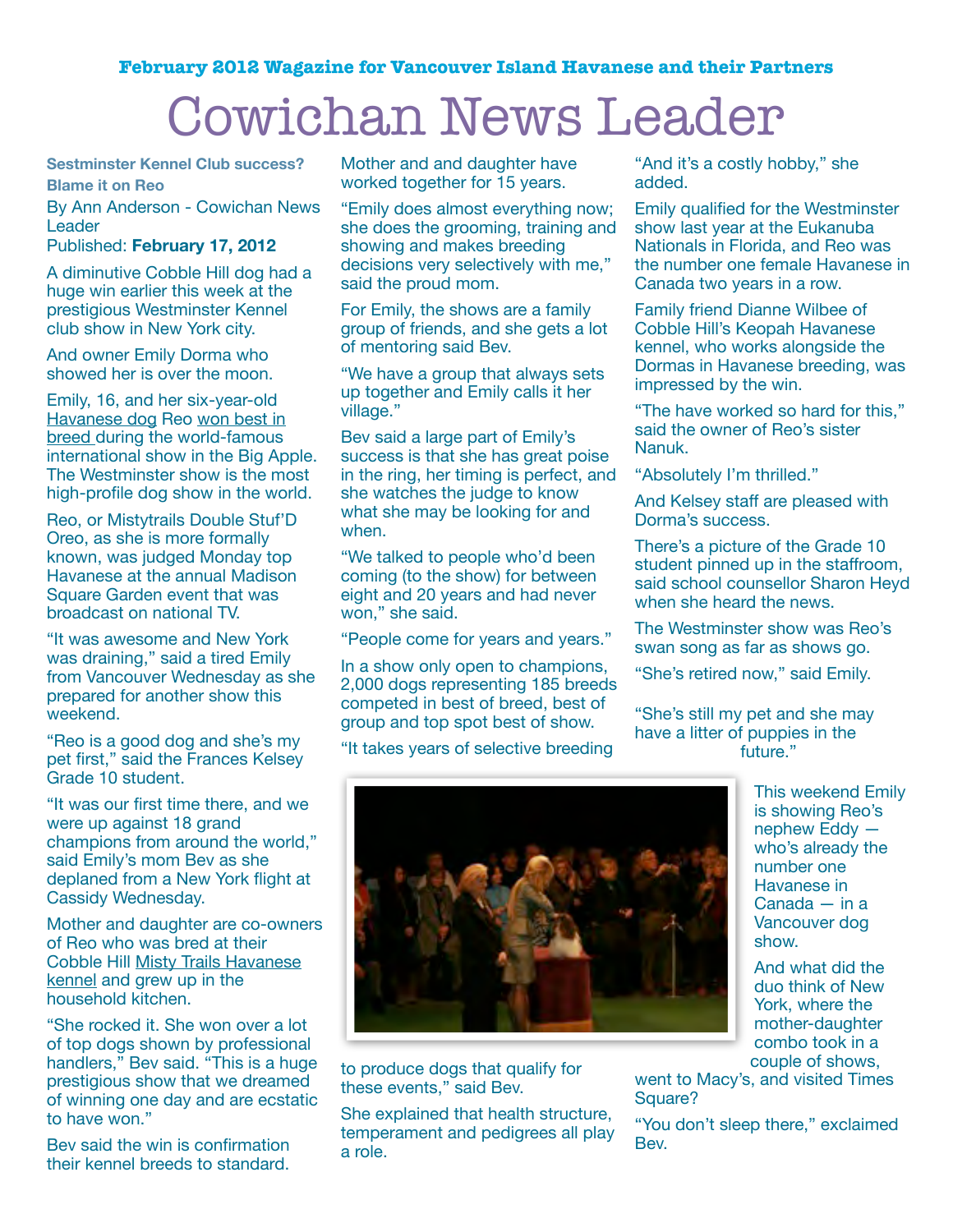### The Globe and Mail

**At the Westminster Dog Show, a Havanese that has it all**

### [TOM HAWTHORN |](http://www.theglobeandmail.com/authors/tom-hawthorn/)

VICTORIA— From Monday's Globe and Mail Sunday, Feb. 19, 2012

The princess strode with her tiny head held high, her shiny coat swaying above the carpet like a veil of chiffon.

Spectators clapped and whooped, though she ignored the ovation, instead fixing brown eyes on her companion, 15-year-old Emily Dorma, a Grade 10 student from Vancouver Island.

It was show time for toy dogs on the green carpet inside Ring 7 at Madison Square Garden in New York. The Westminster Kennel Club was conducting its 136th annual dog show, which it describes as a combination Super Bowl and Academy Awards for "canine athletes."

A six-year-old female Havanese named Mistytrails Double Stuf'D Oreo, or Reo for short, was presented by the high-schooler. The dog had travelled from Cobble Hill to Manhattan, where she shared a bed in a room in the New Yorker Hotel. The art deco wonder made available grooming stations, treadmills and indoor potty areas covered by synthetic grass for its four-legged guests.

On judging day, those who qualified to be inside the ring showed impeccable grooming. They had been scrubbed and cleaned. Nary a hair was out of place.

The dogs, too, looked their best.

The Havanese, a toy breed known for a gentle disposition and kewpie-doll cuddliness, were rated by Sari Brewster Tietjen, of Rhineback, N.Y., a stern-faced adjudicator.

Looking over the scene was Bev Dorma, a long-time dog breeder and Emily's mother. She fretted that the appraiser was overlooking Reo, Canada's reigning female Havanese champion.

"The judge ignored Emily the whole time," she said. "We figured we weren't going to win."

Indeed, in a video of the judging posted by the kennel club, the judge barely glances at Reo, instead surveying the other little dogs with an unblinking gaze.

"She had poker face on," Ms. Dorma said. "Later you realize she was looking for her second-, thirdand fourth-place winners. After her first going over and watching [the dog] move, she knew Reo was her winner."

Indeed, the judge chose Reo as the show's best in breed, a decision popular with the crowd.

"When she pulled Reo out of the front of the line, my whole body went into this shaking, oh-mygoodness mode," Ms. Dorma said. "Am I really seeing this? You're so overjoyed. I don't know who I was prouder of, my daughter or the dog. Both."

A crying mother and stoic daughter celebrated with an embrace across the velvet rope, little Reo the meat in their hug sandwich.

Now back home, a proud mother sings the praises of her daughter.

"She wasn't down on the ground like all the professional handlers. She did not have to keep Reo in a death grip for the judge to see her. Emily had the complete package. Not only did she have a perfect

dog, but she presented herself and that dog to a T. She nailed it."

The Havanese judging lasted nearly an hour, an eternity for even the best behaved pooch.

"The hardest thing is keeping your dog sparkling. And looking up. Looking happy and not bored for 45 minutes."

Earlier, mother and daughter visited a Manhattan delicatessen to pick up chicken livers and hearts as bait for a dog's undivided attention. On judgment day, Reo had to skip breakfast, a temporary sacrifice.

"She was a trooper," Ms. Dorma said. "Solid as a rock. None of it bothered her. She didn't get stressed.

"Her tail never stops wagging, she loves everybody, and she knows she's special. She smiles and sneezes, smiles and sneezes."

Reo was a home-raised pup. She obeys commands to stand, stay, sit, come, go and heel. As a purebred, her lineage can be traced back farther than that of some families. She was born on March 6, 2006, sired by Pocotesoros Los Gabatos, known as Zorro, out of Mistytrails Catreeya Byemmy. (Catreeya, a champion brood bitch, now lives in a Victoria suburb, where she is a familiar figure teasingly known as the Queen of Sidney.) Reo's grandmother still lives at the Dorma home.

On the return home, flight attendants permitted Reo to leave the crate to sit on the lap of her human companions, fitting status for a four-legged champion.